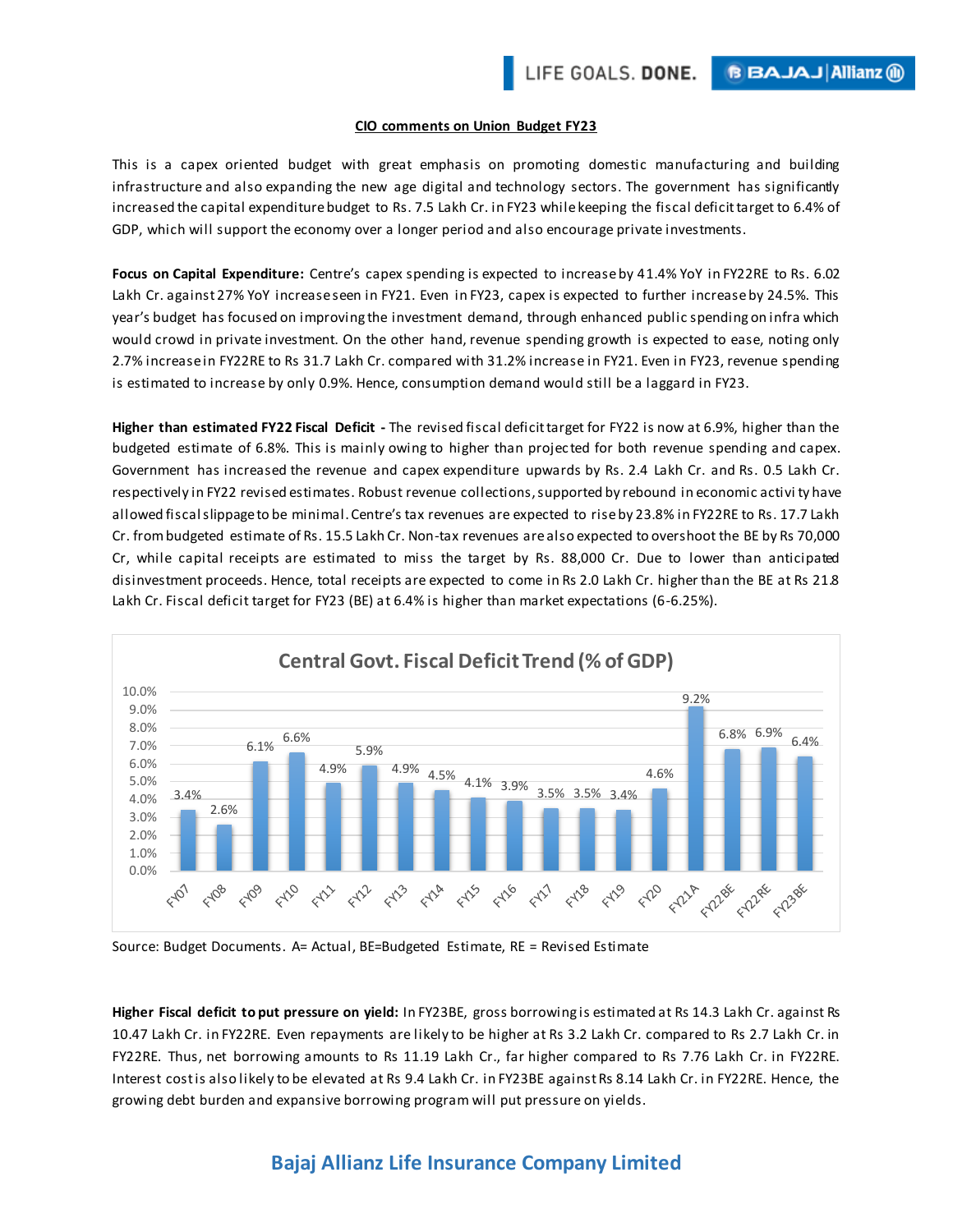### **Taxation:**

- There has not been much change in personal income tax slabs and rates and also corporate tax rates. The surcharge on LTCGs for all of the assets has been streamlined at 15%.
- Tax incentives initiated in 2019 for new manufacturing units at 15% rate has been extended by one more year. The tax incentives for the startup ecosystem has been extended by one year. This would further help in boosting domestic manufacturing and startup ecosystem.
- Scheme for taxation of Virtual Digital Asset: 30% (No deduction of expenses & set off available except for cost of acquisition). This will harmonize the trading of the digital assets.

## **Other key measures and figures announced in budget:**

- Divestment target kept at Rs 65,000 Cr. for FY23 vs Rs1.75 Lakh Cr. for FY22 (BE) and Rs. 78,000 Cr. for FY22 (RE). The divestment targets now appear realistic given the privatization pipeline.
- Emergency Credit Line Guarantee Scheme (ECLGS) has been extended to March 2023 to provide muchneeded additional credit to more than 130 lakh MSMEs. There has been additional amount of Rs. 50,000 Cr. earmarked exclusively for the hospitality and related enterprises which are severely hit due to the lockdowns. This will help the flow of credit to MSME sector and also banking sector in healthy assets loan growth.
- PLI:- Production linked incentive scheme, which has been a good success in boosting manufacturing gets further impetus through additional allocation of Rs19,500cr specifically targeted for solar modules manufacturing.

| <b>Budget at a glance</b>        |              |             |               |             |
|----------------------------------|--------------|-------------|---------------|-------------|
| (Rs. Cr)                         | <b>FY21A</b> | FY22BE      | <b>FY22RE</b> | FY23BE      |
| <b>Revenue Receipts</b>          | 16,33,920    | 17,88,424   | 20,78,936     | 22,04,422   |
| Tax Revenue (Net to Centre)      | 14,26,287    | 15,45,396   | 17,65,145     | 19,34,771   |
| Non-tax Revenue                  | 2,07,633     | 2,43,028    | 3,13,791      | 2,69,651    |
| <b>Capital Receipts</b>          | 18,75,916    | 16,94,812   | 16,91,064     | 17,40,487   |
| Recovery of Loans                | 19,729       | 13,000      | 21,975        | 14,291      |
| <b>Other Receipts</b>            | 37,897       | 1,75,000    | 78,000        | 65,000      |
| Borrowings and Other Liabilities | 18,18,291    | 15,06,812   | 15,91,089     | 16,61,196   |
| <b>Total Receipts</b>            | 35,09,836    | 34,83,236   | 37,70,000     | 39,44,909   |
| Revenue Expenditure              | 30,83,519    | 29,29,000   | 31,67,288     | 31,94,663   |
| Capital Expenditure              | 4,26,317     | 5,54,236    | 6,02,711      | 7,50,246    |
| <b>Total Expenditure</b>         | 35,09,836    | 34,83,236   | 37,70,000     | 39,44,909   |
| <b>Fiscal Deficit</b>            | 18,18,291    | 15,06,812   | 15,91,089     | 16,61,196   |
| <b>Fiscal Deficit (% of GDP)</b> | 9.2%         | 6.8%        | 6.9%          | 6.4%        |
| <b>Revenue Deficit</b>           | 14,49,599    | 11,40,576   | 10,88,352     | 9,90,241    |
| <b>Effective Revenue Deficit</b> | 12,18,734    | 9,21,464    | 8,50,667      | 6,72,598    |
| <b>Primary Deficit</b>           | 11,38,422    | 6,97,111    | 7,77,298      | 7,20,545    |
| <b>Nominal GDP</b>               | 1,98,00,914  | 2,22,87,379 | 2,32,14,703   | 2,58,00,000 |
| <b>GDP</b> growth                | $-2.70%$     | 12.56%      | 17.24%        | 11.14%      |
| <b>Gross Borrowing</b>           | 12,60,115    | 12,05,500   | 10,46,500     | 14,95,000   |
| <b>Net Borrowing</b>             | 10,32,907    | 9,24,708    | 7,75,771      | 11,18,612   |

Source: Budget Documents. A= Actual, BE=Budgeted Estimate, RE = Revised Estimate

# **Bajaj Allianz Life Insurance Company Limited**